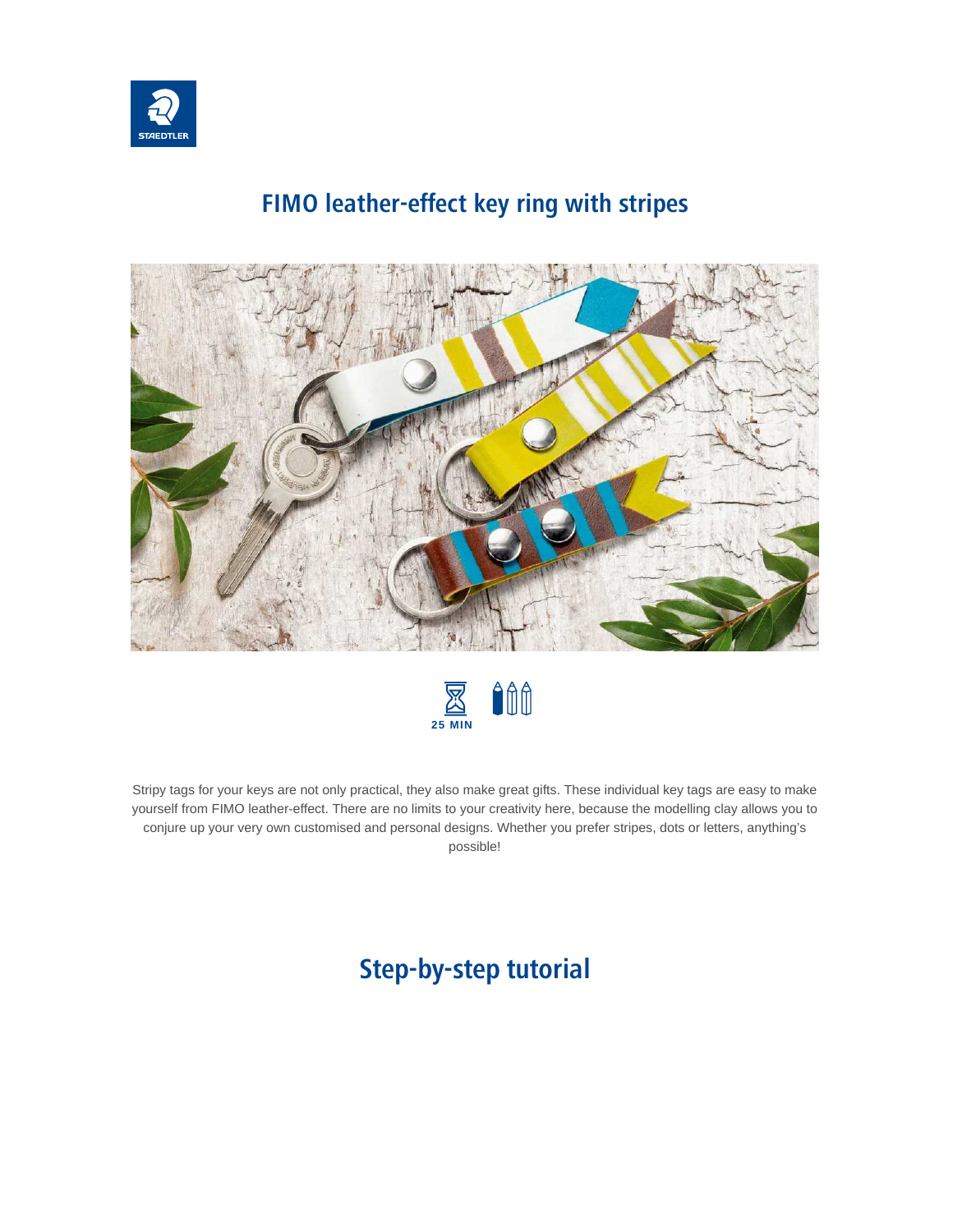



Roll out half a block of FIMO leather effect in nut into a strip using the clay machine on a medium setting (4).

The strip should be around 1 2 mm thick, 3 cm wide and 10 cm long.



Now roll out a strip of FIMO leather-effect olive about the same size, also with the clay machine on setting 4, and place it on top of the first strip.







Then pass the two sheets through the clay machine together, on setting 4. This will join the two strips together.

**Tip:** The leather effect stands out even better if you move the FIMO sheet gently by hand after rolling it out, pulling it apart a bit.



Straighten all four sides of the strip, trimming them with the blade.

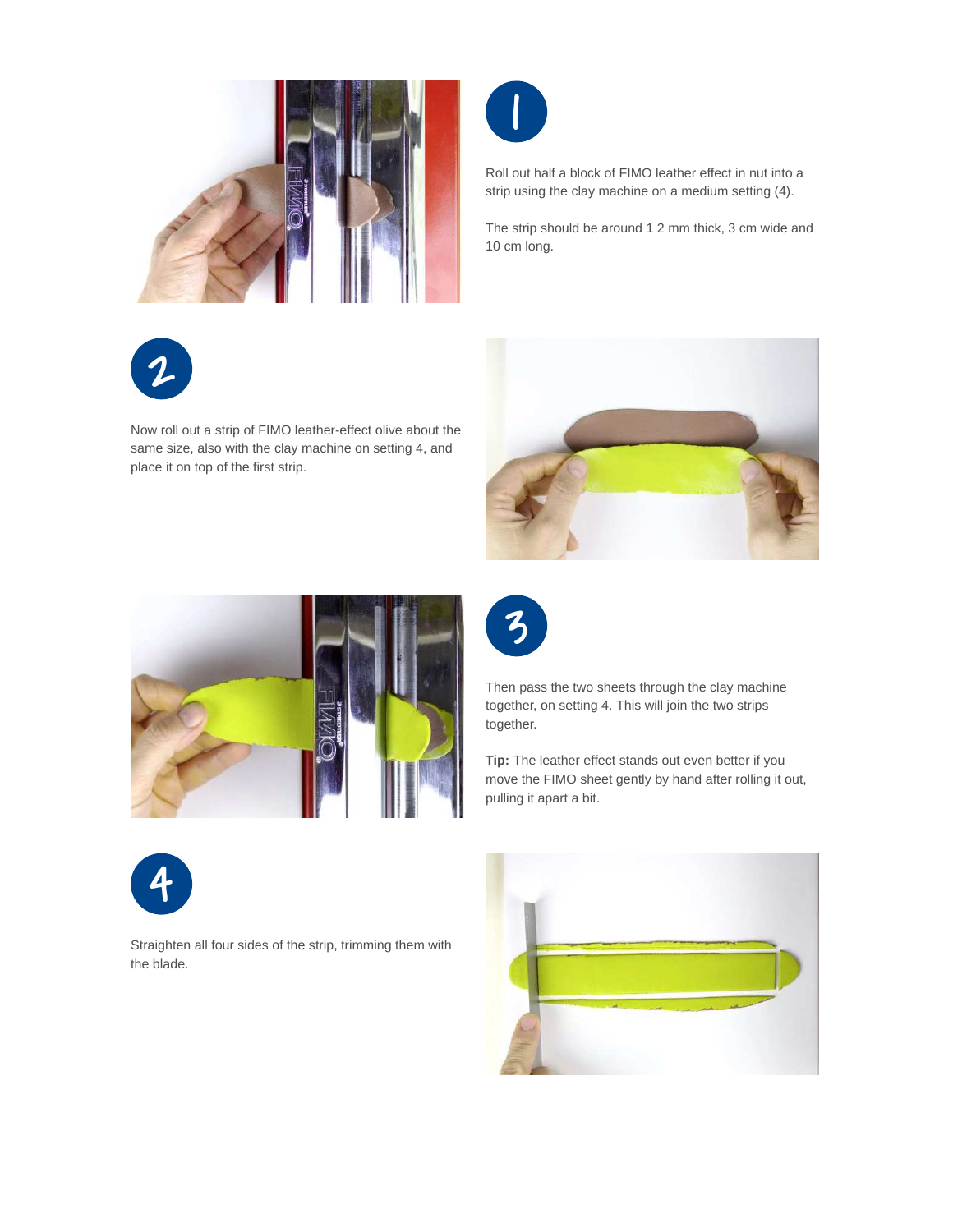



Roll 2 portions of FIMO leather-effect lagoon into a small sheet using the acrylic roller and cut off 2-3 mm strips.

Lay 6-8 strips at regular distances on one end of the brown sheet and press down carefully.



Carefully roll the thin strips flat using the acrylic roller, so that they bind with the sheet.







Finally, pass the whole strip once more through the clay machine on a medium setting (4).

**Tip:** Work in progress and left-over material should be protected against sun and heat and can be stored in a screw-top jar or in cling film to protect it from dust and dirt.



Now lay the strip flat on some baking paper and harden for **30 minutes in a preheated oven at 130° C / 266° F on upper and lower heat**. Make sure you use an oven thermometer so that you can be certain the temperature stays constant at 130° C / 266° F.

**Tip:** As soon as the strip has hardened and while it is still warm, fold it once in the middle and let it cool like this. This will ensure it has the desired shape later.

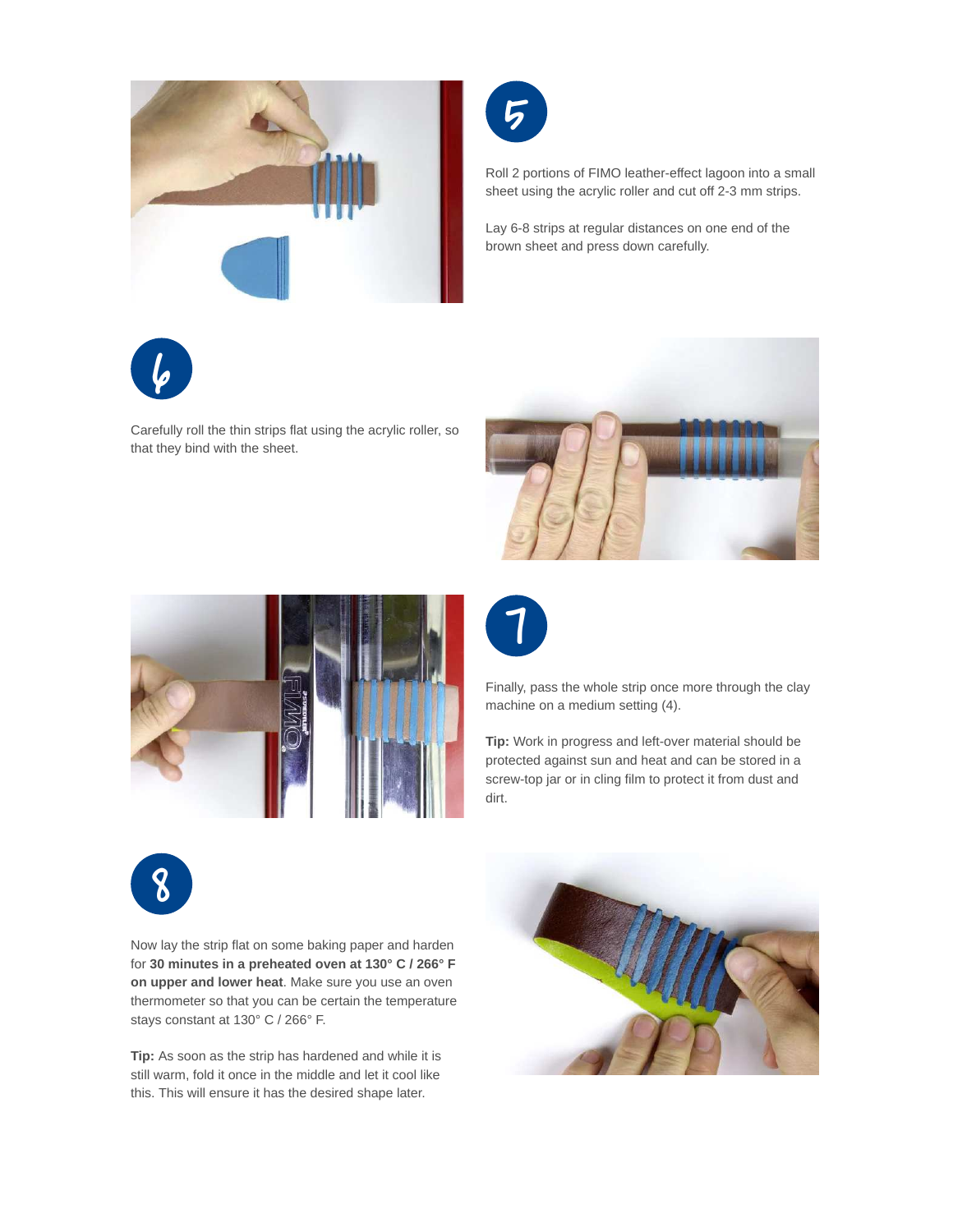



When the strip has cooled, place it on the cutting mat and then use the ruler and the scalpel to cut one side straight.

Then mark a width of 2 cm using a pencil and trip the strip to this width.



Cut both ends of the strip to a point using the scalpel.







Now punch the holes for the top part of the studs, taking care to ensure you leave enough room to insert the key ring later. Mark the position of the holes underneath by putting a pencil through the top holes and then punch the holes where the marks are.



Attach the studs with the eyelet tool, thread through the key ring and close the studs.

#### **DONE!**



## **Material overview**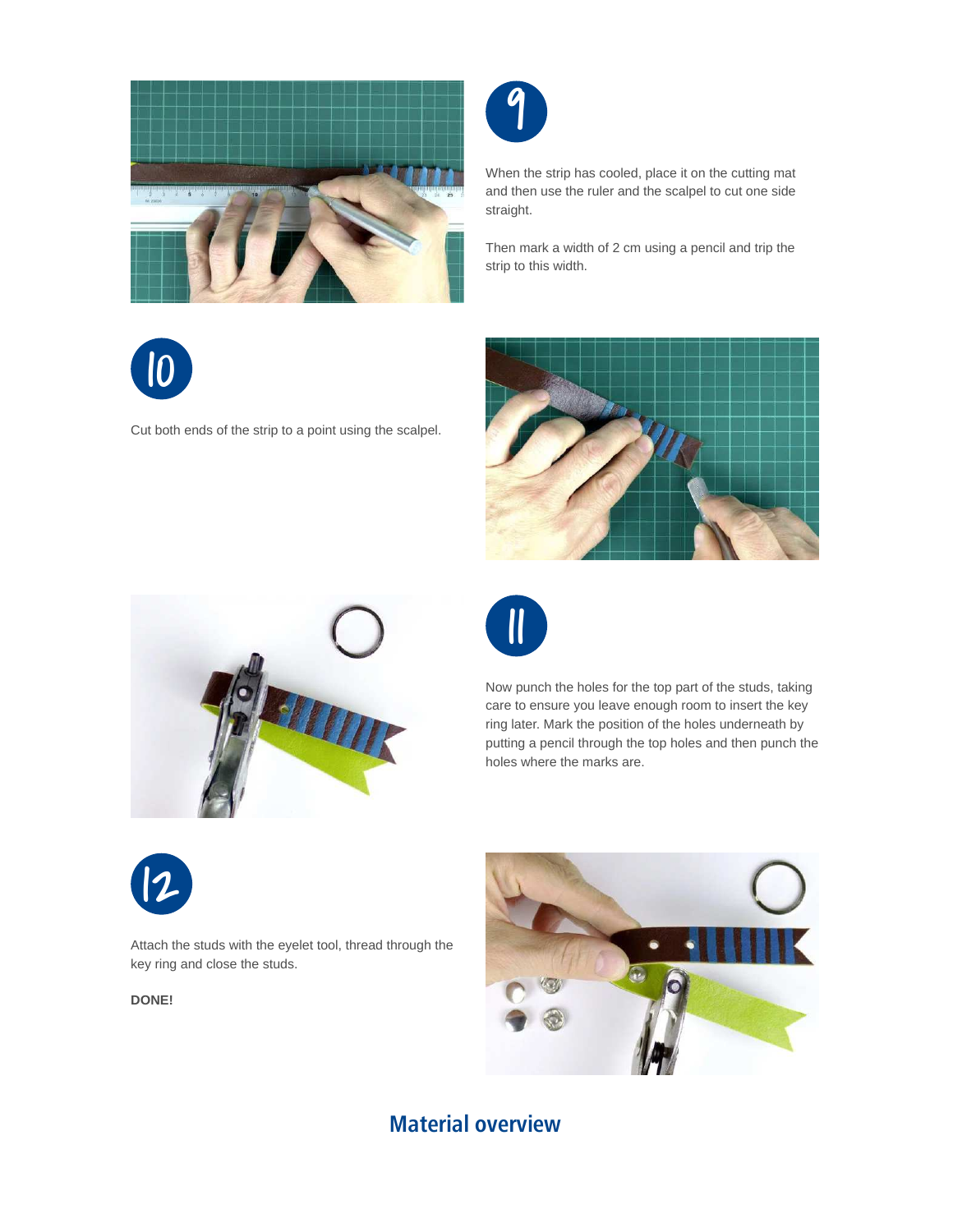